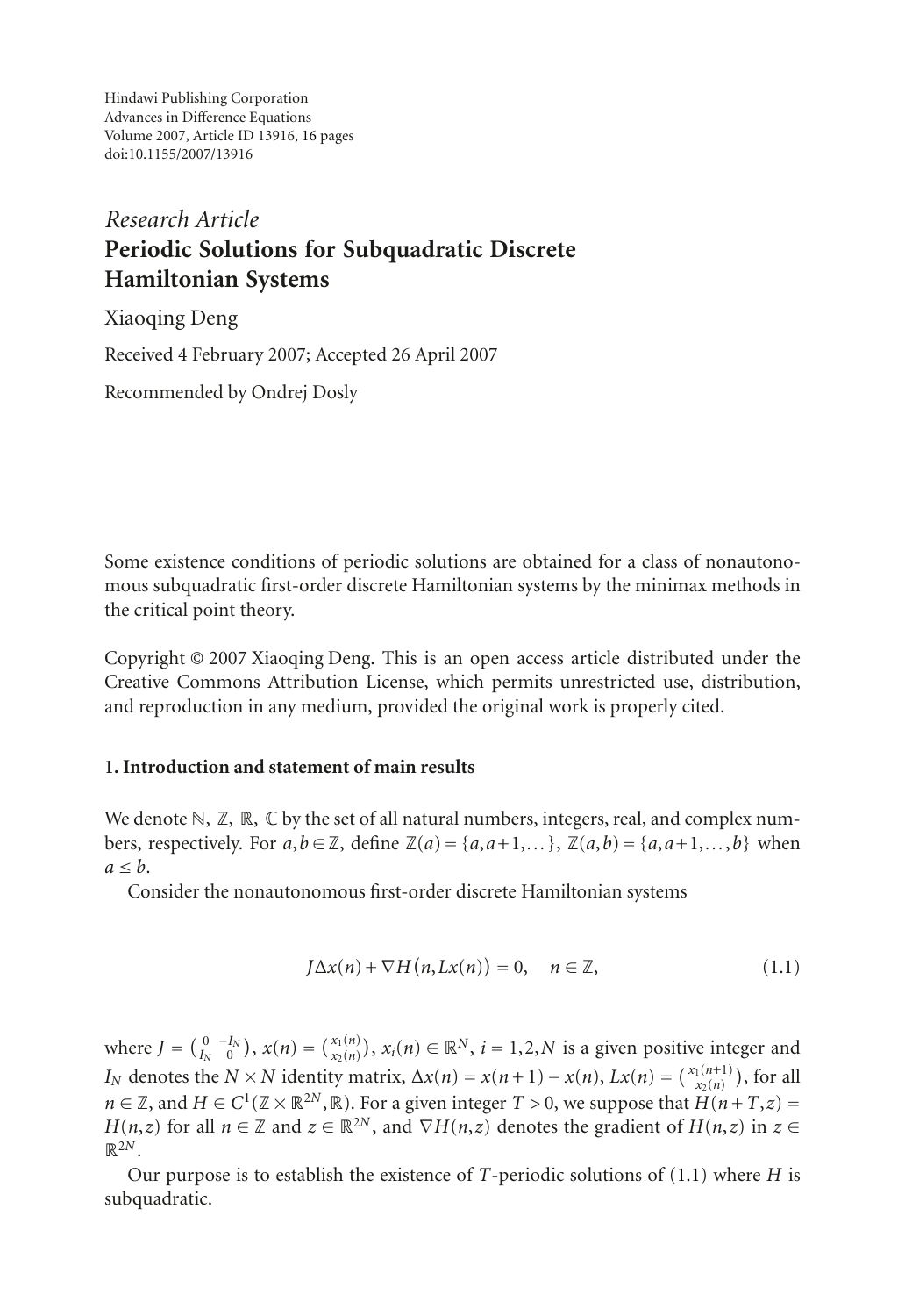Let  $H(n,Lx(n)) = H(n,x_1(n+1),x_2(n)) = (1/2)|x_1(n+1)|^2 + V(n,x_2(n))$  with  $x_1(n+1)$  $1) = \Delta x_2(n)$ , where  $V \in C^1(\mathbb{Z} \times \mathbb{R}^N, \mathbb{R})$  is *T*-periodic in *n*, and  $\nabla V(n, z)$  denotes the gradient of  $V(n, z)$  in  $z \in \mathbb{R}^N$ . Then, from [\(1.1\)](#page-0-0) we obtain

<span id="page-1-0"></span>
$$
\Delta^{2} x_{2}(n-1) + \nabla V(n, x_{2}(n)) = 0, \quad n \in \mathbb{Z}, \ x_{2}(n) \in \mathbb{R}^{N}.
$$
 (1.2)

As the author knows, in the past two decades, there has been a large number of papers devoted to the existence of periodic and subharmonic solutions for subquadratic firstorder (see [\[1](#page-14-1)[–3](#page-14-2)]) or second-order (see [\[4](#page-14-3)[–8\]](#page-14-4)) continuous Hamiltonian systems by using the critical point theory.

On the other hand, in the last five years, by using the critical point theory, the study of existence conditions of periodic and subharmonic solutions for discrete Hamiltonian systems developed rapidly, such as the superquadratic condition for  $(1.1)$  (see [\[9,](#page-14-5) [10](#page-14-6)]) or  $(1.2)$  (see [\[11](#page-14-7), [12](#page-15-0)]), the subquadratic condition for  $(1.1)$  in [\[13](#page-15-1)] or  $(1.2)$  in [\[14,](#page-15-2) [15\]](#page-15-3), neither superquadratic nor subquadratic condition for  $(1.2)$  in [\[16](#page-15-4)]. As for the existence of positive solutions of [\(1.2\)](#page-1-0) with boundary value condition, we can refer to [\[17](#page-15-5), [18\]](#page-15-6).

Recently, in [\[19](#page-15-7)] Xue and Tang established the existence of periodic solution for the second-order subquadratic discrete Hamiltonian system [\(1.2\)](#page-1-0) and generalized the results in [\[14\]](#page-15-2). Here, we extend their results to the first-order subquadratic discrete Hamiltonian system [\(1.1\)](#page-0-0). Our results are more general than those in the literature [\[13](#page-15-1)].

Now, we state our main results below.

<span id="page-1-1"></span>Theorem 1.1. *Suppose that H*(*n*,*z*) *satisfies the following.*

(H<sub>1</sub>) *There exists an integer*  $T > 0$  *such that*  $H(n+T,z) = H(n,z)$  *for all*  $(n,z) \in \mathbb{Z} \times \mathbb{R}^{2N}$ *,*  $(H_2)$  *there are constants*  $M_0 > 0$ ,  $M_1 > 0$ , and  $0 \le \alpha < 1$  *such that* 

$$
\left|\nabla H(n,z)\right| \le M_0 |z|^{\alpha} + M_1, \quad \forall (n,z) \in \mathbb{Z} \times \mathbb{R}^{2N}, \tag{1.3}
$$

 $(H_3)$   $|z|^{-2\alpha} \sum_{n=1}^{T} H(n,z) \to +\infty$  *as*  $|z| \to \infty$ *. Then problem [\(1.1\)](#page-0-0) possesses at least one T-periodic solution.*

*Remark 1.2.* [Theorem 1.1](#page-1-1) extends [\[13](#page-15-1), Theorem 1.1] which is the special case of this theorem by letting  $\alpha = 0$ .

<span id="page-1-2"></span>COROLLARY 1.3. *If*  $H(n,z)$  *satisfies*  $(H_1)$ - $(H_2)$  *and*  $(H'_3)$   $|z|^{-2\alpha} \sum_{n=1}^{T} H(n,z) \to -\infty$  as  $|z| \to \infty$ , *then the conclusion of [Theorem 1.1](#page-1-1) holds.*

*Remark 1.4.* [Corollary 1.3](#page-1-2) extends [\[13,](#page-15-1) Corollary 1.1] which is the special case of this corollary by letting  $\alpha = 0$ .

<span id="page-1-3"></span>THEOREM 1.5. *Suppose that*  $H(n,z)$  *satisfies*  $(H_1)$  *and* (H<sub>4</sub>)  $\lim_{|z| \to \infty}$  (*H*(*n*,*z*)/|*z*|<sup>2</sup>) = 0 *for all n* ∈  $\mathbb{Z}(1,T)$ ,  $(H_5)$   $\lim_{|z| \to \infty} [(\nabla H(n,z), z) - 2H(n,z)] = -\infty$  *for all*  $n \in \mathbb{Z}(1,T)$ *. Then problem [\(1.1\)](#page-0-0) has at least one T-periodic solution.*

<span id="page-1-4"></span>COROLLARY 1.6. *If*  $H(n,z)$  *satisfies*  $(H_1)$ *,*  $(H_4)$ *, and* 

(H 5) lim|*z*|→∞[(∇*H*(*n*,*z*),*z*) − 2*H*(*n*,*z*)] = +∞ *for all n* ∈ Z(1,*T*), *then the conclusion of [Theorem 1.5](#page-1-3) holds.*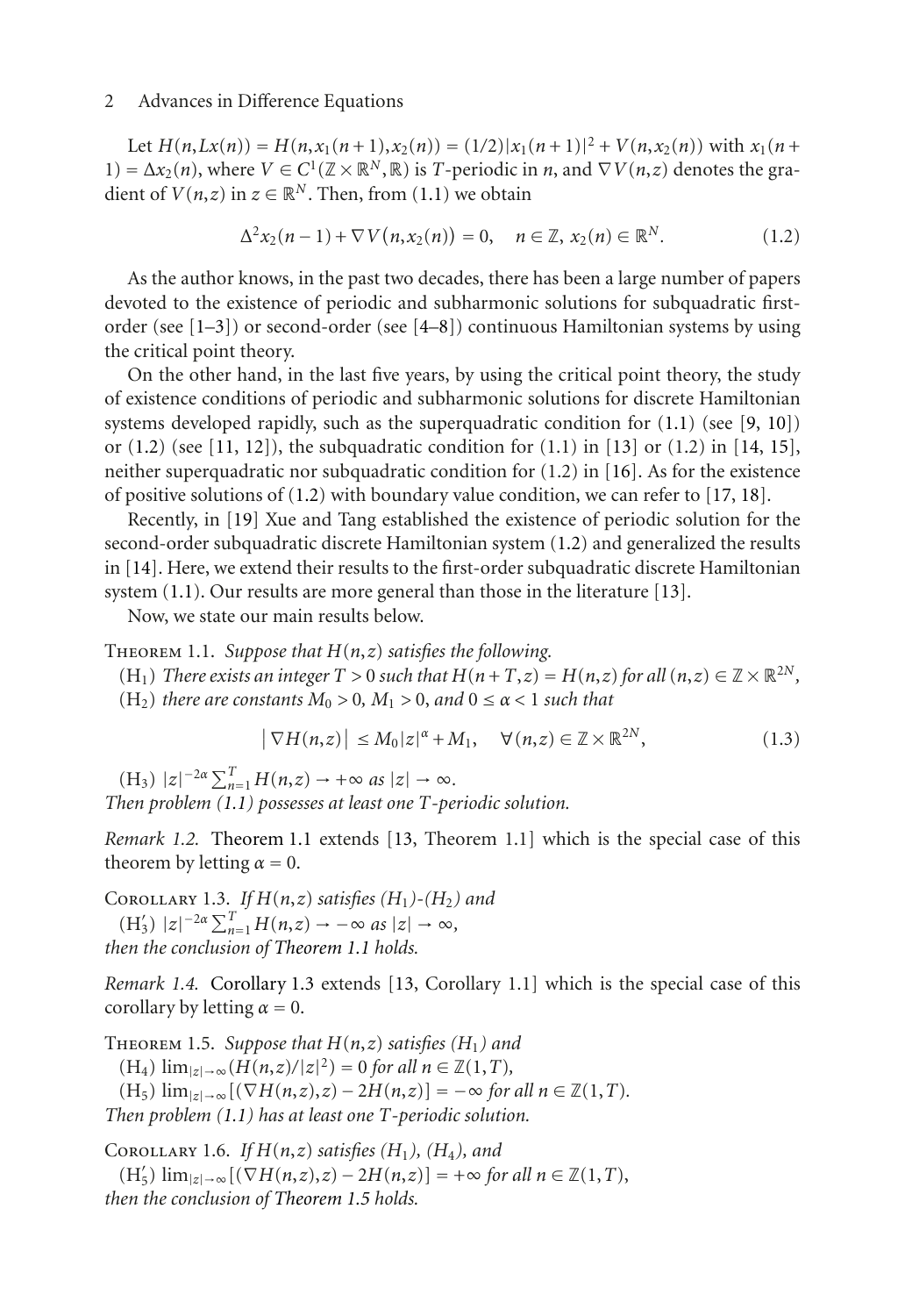<span id="page-2-1"></span>COROLLARY 1.7. *If*  $H(n,z)$  *satisfies*  $(H_1)$ *,*  $(H_5)$ *, or*  $(H'_5)$ *, and*  $(H'_4)$   $\lim_{|z| \to \infty} (|\nabla H(n,z)|/|z|) = 0$  *for all*  $n \in \mathbb{Z}(1,T)$ *, then the conclusion of [Theorem 1.5](#page-1-3) holds.*

<span id="page-2-0"></span>COROLLARY 1.8. *If*  $H(n,z)$  *satisfies*  $(H_1)$  *and* (H<sub>6</sub>) *there exist constants*  $0 < \beta < 2$  *and*  $R_1 > 0$  *such that for all*  $(n, z) \in \mathbb{Z} \times \mathbb{R}^{2N}$ ,

$$
(\nabla H(n,z),z) \leq \beta H(n,z), \quad \forall |z| \geq R_1,
$$
\n(1.4)

 $(H_7)$   $H(n,z) \rightarrow +\infty$  *as*  $|z| \rightarrow \infty$  *for all*  $n \in \mathbb{Z}(1,T)$ *, then the conclusion of [Theorem 1.5](#page-1-3) holds.*

*Remark 1.9.* Comparing [\[13](#page-15-1), Theorem 1.3] with [Corollary 1.8,](#page-2-0) we extend the interval in which *β* is and delete the constraint of ( $\nabla H(n,z), z$ ) > 0. Furthermore, condition (H<sub>7</sub>) is more general than condition  $(H_6)$  of [\[13,](#page-15-1) Theorem 1.3].

#### **2. Variational structure and some lemmas**

In order to apply critical point theory, we need to state the corresponding Hilbert space and to construct a variational functional. Then we reduce the problem of finding the *T*-periodic solutions of [\(1.1\)](#page-0-0) to the one of seeking the critical points of the functional.

First we give some notations. Let *N* be a given positive integer, and

$$
S = \left\{ x = \left\{ x(n) \right\} : x(n) = \begin{pmatrix} x_1(n) \\ x_2(n) \end{pmatrix} \in \mathbb{R}^{2N}, x_i(n) \in \mathbb{R}^N, i = 1, 2, n \in \mathbb{Z} \right\}.
$$
 (2.1)

For any  $x, y \in S$ ,  $a, b \in \mathbb{R}$ ,  $ax + by$  is defined by

$$
ax + by \stackrel{\Delta}{=} \{ax(n) + by(n)\}.
$$
 (2.2)

Then *S* is a vector space.

For any given positive integer  $T > 0$ ,  $E_T$  is defined as a subspace of *S* by

$$
E_T = \{x = \{x(n)\} \in S : x(n+T) = x(n), \ n \in \mathbb{Z}\}\
$$
 (2.3)

with the inner product  $\langle \cdot, \cdot \rangle$  and norm  $\|\cdot\|$  as follows:

$$
\langle x, y \rangle = \sum_{n=1}^{T} (x(n), y(n)), \quad ||x|| = \left(\sum_{n=1}^{T} |x(n)|^2\right)^{1/2}, \quad \forall x, y \in E_T, \quad (2.4)
$$

where  $(\cdot, \cdot)$  and  $|\cdot|$  denote the usual inner product and norm in  $\mathbb{R}^{2N}$ , respectively.

It is easy to see that  $(E_T, \langle \cdot, \cdot \rangle)$  is a finite dimensional Hilbert space with dimension 2*NT*, which can be identified with  $\mathbb{R}^{2NT}$ . For convenience, we identify  $x \in E_T$  with  $x = (x^{\tau}(1), x^{\tau}(2),..., x^{\tau}(T))^{\tau}$ , where  $x(n) = {x_1(n) \choose x_2(n)} \in \mathbb{R}^{2N}$ ,  $n \in \mathbb{Z}(1,T)$ , and  $(\cdot)^{\tau}$  is the transpose of a vector or a matrix.

Define another norm in  $E_T$  as

$$
||x||_{r} = \left(\sum_{n=1}^{T} |x(n)|^{r}\right)^{1/r}, \quad \forall x \in E_{T}
$$
 (2.5)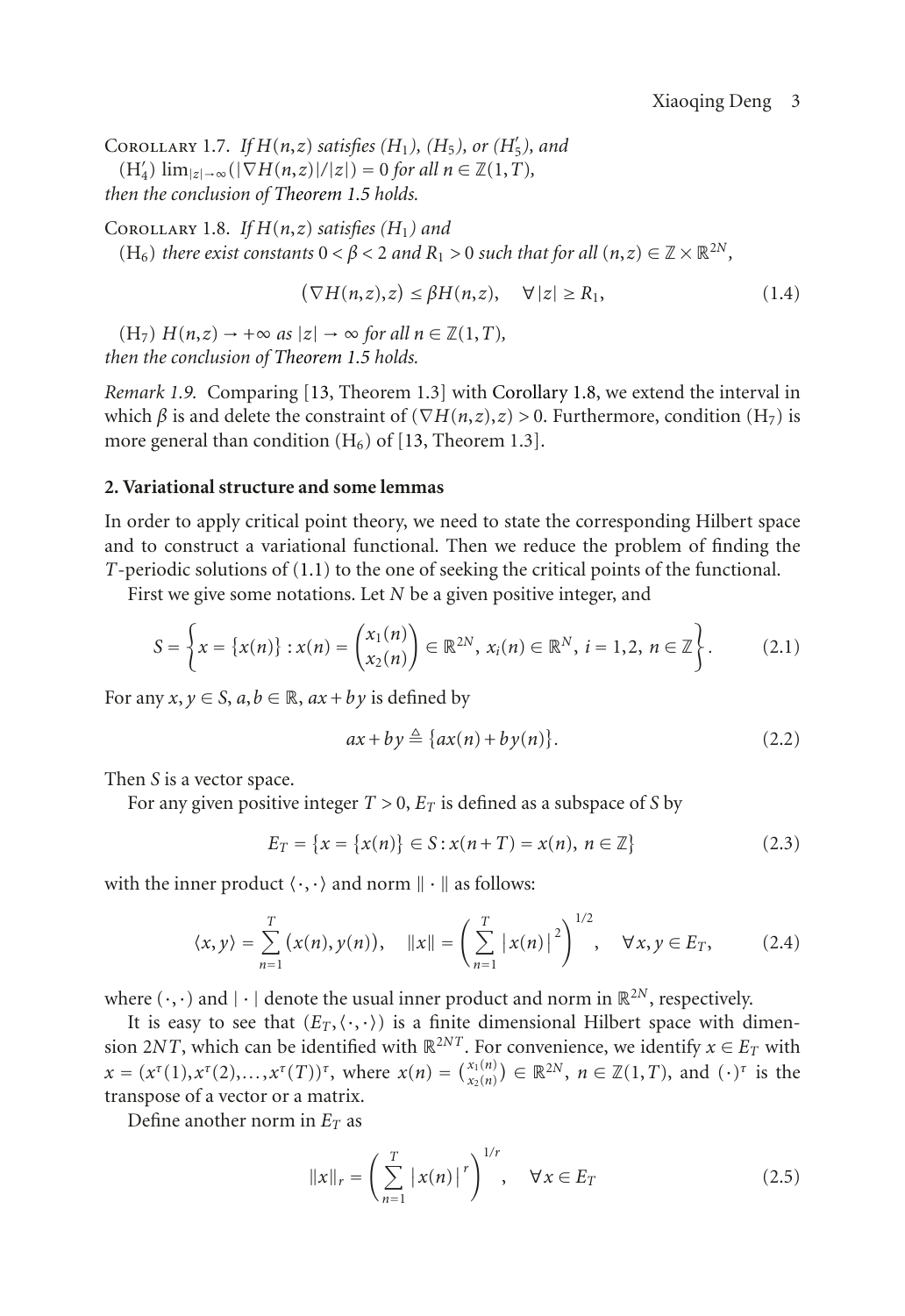for  $r > 1$ . Obviously,  $||x||_2 = ||x||$  and  $(E_T, ||\cdot||)$  is equivalent to  $(E_T, ||\cdot||_r)$ . Hence there exist  $C_1 > 0$  and  $C_2 \ge C_1 > 0$  such that

$$
C_1 \|x\|_r \le \|x\| \le C_2 \|x\|_r, \quad \forall x \in E_T. \tag{2.6}
$$

Let  $C_1 = T^{-1}$ ,  $C_2 = T$ , one can see that the above inequality holds. In fact, define  $||x||_{∞} = \sup_{n \in \mathbb{Z}(1,T)} |x(n)|$ , since *T* is a positive integer and *r* > 1, one can get that

$$
||x||_{\infty} \le ||x||_{r} \le T^{1/r} ||x||_{\infty} \le T ||x||_{\infty}.
$$
 (2.7)

Then we can obtain

<span id="page-3-2"></span>
$$
||x||_{\infty} \le ||x|| \le \sqrt{T} ||x||_{\infty} \le T ||x||_{\infty} \le T ||x||_{r},
$$
  
\n
$$
T^{-1} ||x||_{r} \le ||x||_{\infty} \le ||x||. \tag{2.8}
$$

For  $T > 0$ , we define the functional  $F(x)$  on  $E_T$  as

$$
F(x) = \frac{1}{2} \sum_{n=1}^{T} (J\Delta Lx(n-1), x(n)) + \sum_{n=1}^{T} H(n, Lx(n)), \quad \forall x \in E_T.
$$
 (2.9)

Then we have  $F \in C^1(E_T, \mathbb{R})$  and

$$
\langle F'(x), y \rangle = \sum_{n=1}^{T} (J\Delta Lx(n-1), y(n)) + \sum_{n=1}^{T} (\nabla H(n, Lx(n)), Ly(n))
$$
  
= 
$$
\sum_{n=1}^{T} (J\Delta x(n), Ly(n)) + \sum_{n=1}^{T} (\nabla H(n, Lx(n)), Ly(n))
$$
 (2.10)

for all  $x, y \in E_T$ . Obviously, for any  $x \in E_T$ ,  $F'(x) = 0$  if and only if

<span id="page-3-3"></span>
$$
J\Delta x(n) + \nabla H(n, Lx(n)) = 0
$$
\n(2.11)

for all  $n \in \mathbb{Z}(1,T)$ . Therefore, the problem of finding the *T*-periodic solution for [\(1.1\)](#page-0-0) is reduced to the one of seeking the critical point of functional *F*.

Next, we construct a variational structure by using the operator theory which is different from the one in [\[9,](#page-14-5) [10,](#page-14-6) [13](#page-15-1)].

Consider the eigenvalue problem

$$
J\Delta Lx(n-1) = \lambda x(n), \qquad x(n+T) = x(n). \tag{2.12}
$$

Setting

<span id="page-3-1"></span><span id="page-3-0"></span>
$$
A(\lambda) = \begin{pmatrix} I_N & \lambda I_N \\ -\lambda I_N & (1 - \lambda^2) I_N \end{pmatrix},
$$
\n(2.13)

then the problem [\(2.12\)](#page-3-0) is equivalent to

$$
x(n+1) = A(\lambda)x(n), \t x(n+T) = x(n). \t (2.14)
$$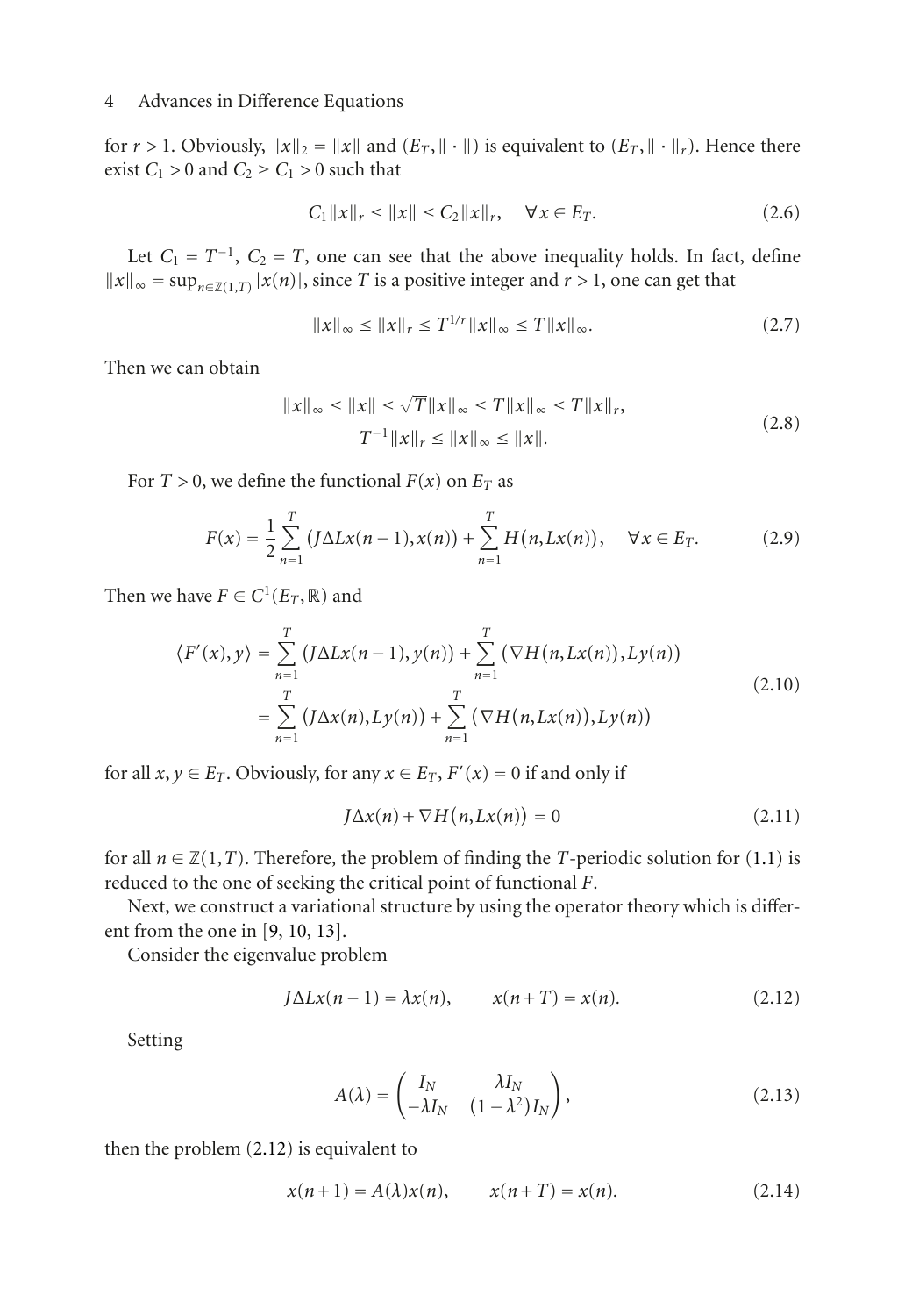As we all know, the solution of problem [\(2.14\)](#page-3-1) is denoted by  $x(n) = \mu^n C$  with  $C = x(0) \in$  $\mathbb{R}^{2N}$ , where *μ* is the eigenvalue of *A*(*λ*) and  $μ<sup>T</sup> = 1$ . Then it follows from  $μ<sup>T</sup><sub>k</sub> = 1$  and  $|A(\lambda_k) - \mu_k I_{2N}| = 0$  that  $\mu_k = \exp(k\omega i)$  with  $\omega = 2\pi/T$  and  $\lambda_k = 2\sin(k\pi/T)$  with  $\lambda_{T-k} =$  $\lambda_k$  for all  $k \in \mathbb{Z}(-[T/2], [T/2])$ , where  $[\cdot]$  is Gauss function.

<span id="page-4-3"></span>Now we give some lemmas which will be important in the proofs of the results of the paper.

Lemma 2.1. *Set Hk* = {*<sup>x</sup>* <sup>∈</sup> *ET* : *<sup>J</sup>*Δ*Lx*(*<sup>n</sup>* <sup>−</sup> 1) <sup>=</sup> *λkx*(*n*) *for all <sup>k</sup>* <sup>∈</sup> <sup>Z</sup>(−[*T/*2], [*T/*2])}*. Then*

$$
H_k \perp H_j, \quad \forall k, j \in \mathbb{Z} \bigg( -\bigg[ \frac{T}{2} \bigg], \bigg[ \frac{T}{2} \bigg] \bigg), \ k \neq j,
$$
\n
$$
(2.15)
$$

<span id="page-4-0"></span>
$$
E_T = \bigoplus_{k=-[T/2]}^{[T/2]} H_k.
$$
 (2.16)

*Proof.* For all  $x \in H_k$ ,  $y \in H_i$ , we have

$$
\lambda_k \langle x, y \rangle = \sum_{n=1}^T \left( \lambda_k x(n), y(n) \right) = \sum_{n=1}^T \left( J \Delta L x(n-1), y(n) \right)
$$
  
= 
$$
\sum_{n=1}^T \left( x(n), J \Delta L y(n-1) \right) = \lambda_j \langle x, y \rangle.
$$
 (2.17)

<span id="page-4-1"></span>Since  $\lambda_k \neq \lambda_j$ , we have  $\langle x, y \rangle = 0$ , that is,  $H_k \perp H_j$ , then [\(2.15\)](#page-4-0) holds.

Next we consider the elements of  $H_k$  for all  $k \in \mathbb{Z}(-[T/2], [T/2])$ .

*Case 1.* For all  $x \in H_0$ , it follows from  $\mu_0 = 1$  that

$$
H_0 = \{x \in E_T : x(n) \equiv x(0) = C \in \mathbb{R}^{2N}\},\tag{2.18}
$$

and dim  $H_0 = 2N$ .

<span id="page-4-2"></span>*Case 2. T is even.* For  $k = [T/2] = T/2$ , it follows from  $\lambda_{T/2} = 2$ ,  $\mu_{T/2} = -1$ , and  $(A(2) +$ *I<sub>N</sub>*)*C* = 0 that *C* =  $(\rho^{\tau}, -\rho^{\tau})^{\tau}$  with  $\rho \in \mathbb{R}^N$ . Therefore,

$$
H_{[T/2]} = \{x \in E_T : x(n) = (-1)^n (\rho^\tau, -\rho^\tau)^\tau, \, \rho \in \mathbb{R}^N\},\tag{2.19}
$$

and dim  $H_{[T/2]} = N$ . Similarly, for  $k = -[T/2] = -T/2$ , we have

$$
H_{-[T/2]} = \{x \in E_T : x(n) = (-1)^n (\rho^\tau, \rho^\tau)^\tau, \, \rho \in \mathbb{R}^N\},\tag{2.20}
$$

and dim  $H_{-[T/2]} = N$ .

*T is odd.* Similarly, for  $k = [T/2] = (T - 1)/2$ , we have

$$
H_{[T/2]} = \left\{ x \in E_T : x(n) = \exp\left(\frac{n(T-1)\pi i}{T}\right) \left(\rho^{\tau}, -\exp\left(-\frac{\pi i}{2T}\right) \rho^{\tau}\right)^{\tau}, \, \rho \in \mathbb{C}^N \right\},\tag{2.21}
$$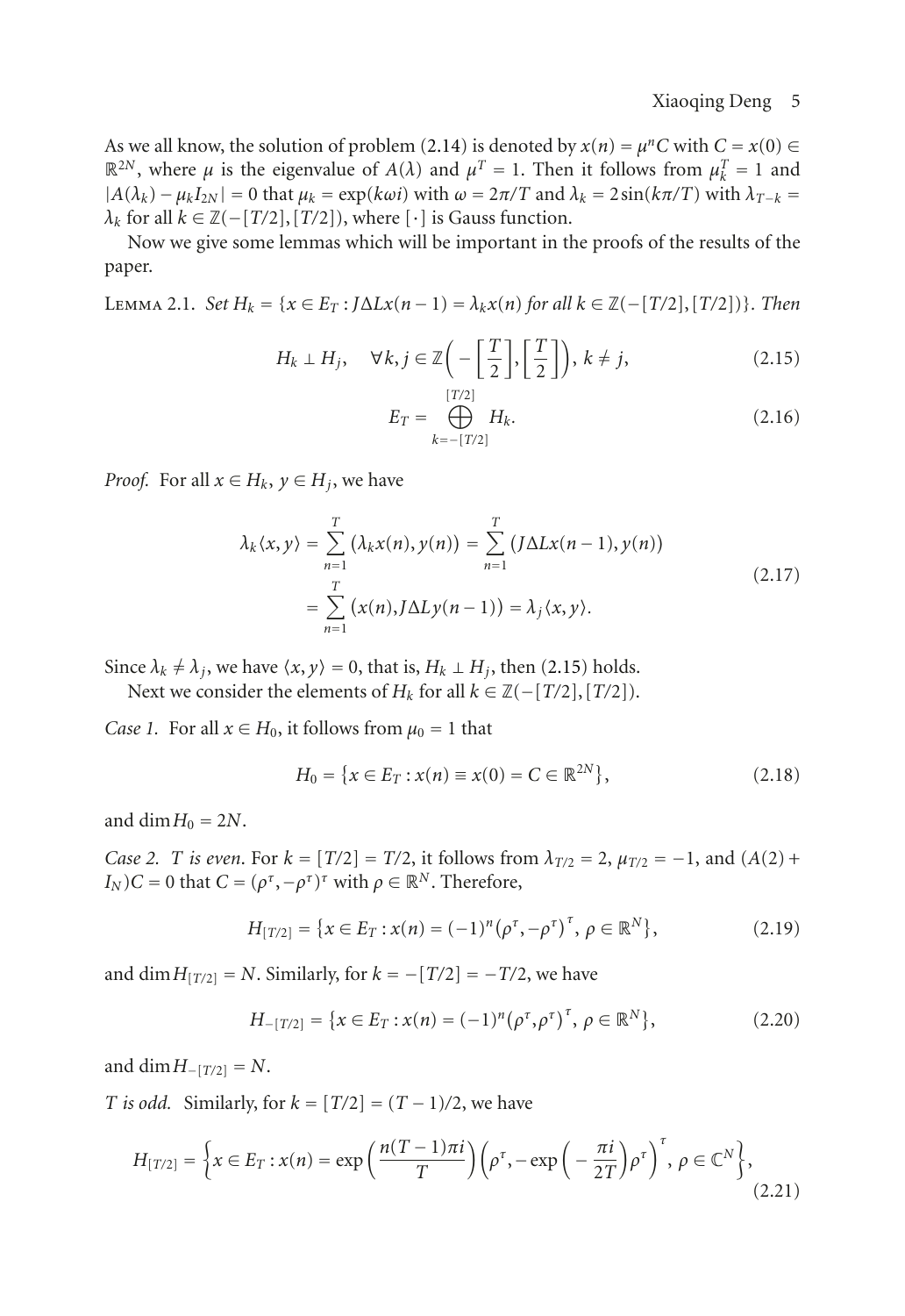and dim  $H_{[T/2]} = 2N$ . For  $k = -[T/2] = -(T - 1)/2$ , we have

$$
H_{-[T/2]} = \left\{ x \in E_T : x(n) = \exp\left(-\frac{n(T-1)\pi i}{T}\right) \left(\rho^\tau, \exp\left(\frac{\pi i}{2T}\right) \rho^\tau\right)^\tau, \ \rho \in \mathbb{C}^N \right\},\tag{2.22}
$$

and dim  $H_{-[T/2]} = 2N$ .

<span id="page-5-0"></span>*Case 3.* For  $k \in \mathbb{Z}(1, [T/2] - 1) \cup \mathbb{Z}(-[T/2] + 1, -1)$ , it follows from  $\lambda_k = 2 \sin(k\pi/T)$ ,  $\mu_k = \exp(2k\pi i/T)$ , and  $(A(\lambda_k) - \mu_k I_{2N})C = 0$  that

$$
H_k = \left\{ x \in E_T : x(n) = \exp\left(\frac{2kn\pi i}{T}\right) \left(\rho^\tau, -\exp\left(-\left(\frac{\pi}{2} - \frac{k\pi}{T}\right)i\right)\rho^\tau\right)^\tau, \ \rho \in \mathbb{C}^N \right\},\tag{2.23}
$$

and dim  $H_k = 2N$ .

Thus, from Cases [1,](#page-4-1) [2,](#page-4-2) and [3,](#page-5-0) we have

$$
\dim \bigoplus_{k=-[T/2]}^{[T/2]} H_k = 2N + 2\left(\left[\frac{T}{2}\right] - 1\right) \times 2N + N + N = 2NT \tag{2.24}
$$

when *T* is even, and

$$
\dim \bigoplus_{k=-[T/2]}^{[T/2]} H_k = 2N + 2\left[\frac{T}{2}\right] \times 2N = 2NT \tag{2.25}
$$

when *T* is odd.

Since dim  $E_T = 2NT$  and  $\bigoplus_{k=-\lfloor T/2 \rfloor}^{\lfloor T/2 \rfloor} H_k \subseteq E_T$ ,  $E_T = \bigoplus_{k=-\lfloor T/2 \rfloor}^{\lfloor T/2 \rfloor} H_k$ . [Lemma 2.1](#page-4-3) is com- $\Box$ 

Let  $E_T^0 = H_0$ ,  $E_T^+ = \bigoplus_{k=1}^{[T/2]} H_k$ , and  $E_T^- = \bigoplus_{k=-[T/2]}^{-1} H_k$ , then it is easy to obtain the following lemma.

<span id="page-5-1"></span>Lemma 2.2.

$$
\sum_{n=1}^{T} (J\Delta Lx(n-1), x(n)) = 0, \quad \forall x \in E_T^0,
$$
\n
$$
\lambda_1 ||x||^2 \le \sum_{n=1}^{T} (J\Delta Lx(n-1), x(n)) \le \lambda_{[T/2]} ||x||^2, \quad \forall x \in E_T^+,
$$
\n
$$
-\lambda_{[T/2]} ||x||^2 \le \sum_{n=1}^{T} (J\Delta Lx(n-1), x(n)) \le -\lambda_1 ||x||^2, \quad \forall x \in E_T^-,
$$
\n(2.26)

*where*  $0 < \lambda_1 < \lambda_2 < \cdots < \lambda_{[T/2]}$ *.*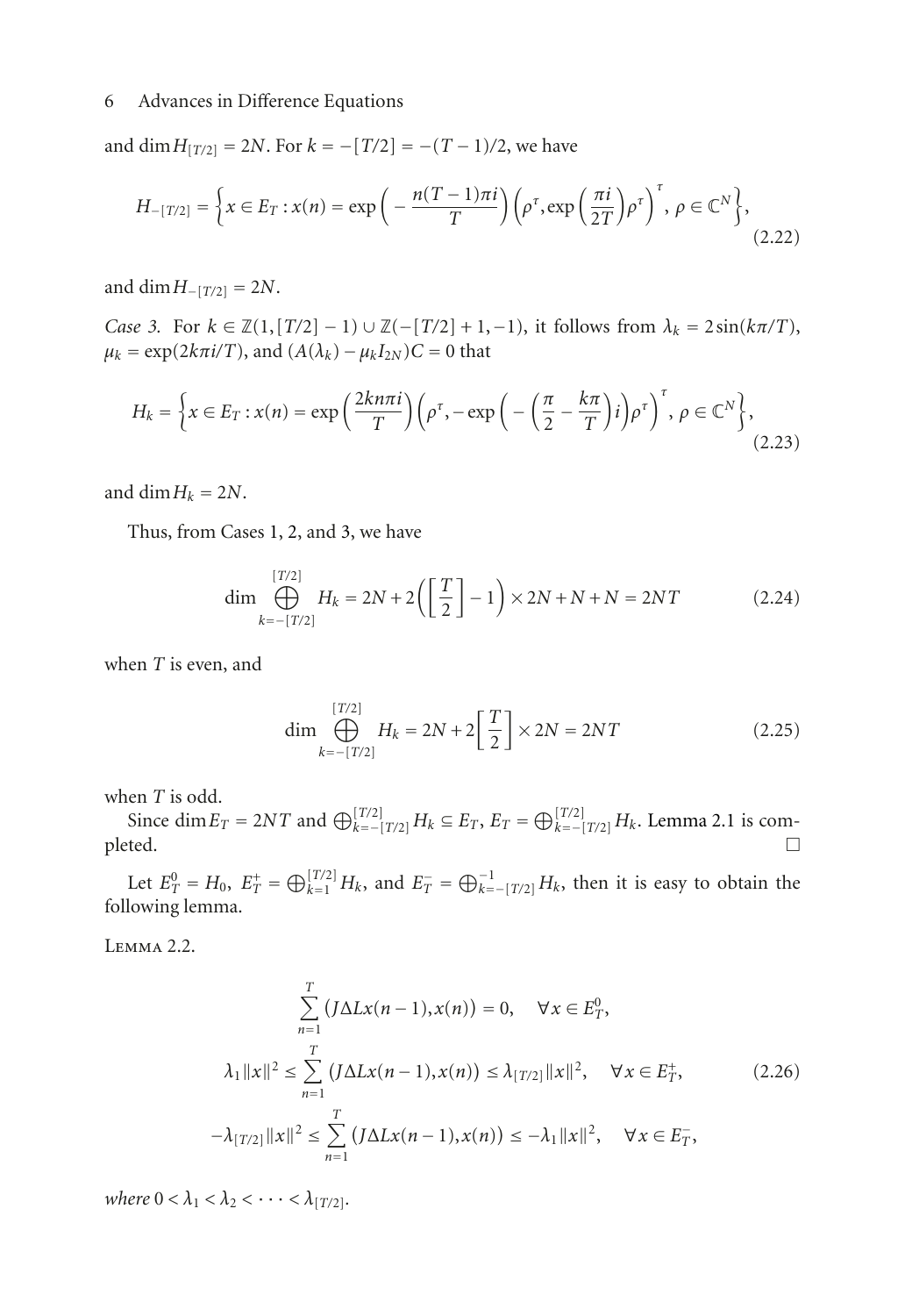## **3. Proofs of the main theorems**

*Proof of [Theorem 1.1.](#page-1-1)* Let  $F(x)$  be defined as [\(2.9\)](#page-3-2), clearly,  $F \in C^1(E_T, \mathbb{R})$ .

We will first show that *F* satisfies the Palais-Smale condition, that is, any sequence  ${x<sup>(k)</sup>}$  ⊂ *E<sub>T</sub>* for which  $|F(x<sup>(k)</sup>)| ≤ M<sub>2</sub>$  with constant *M*<sub>2</sub> > 0 and  $F'(x<sup>(k)</sup>) → 0$  (*k* → ∞) possesses a convergent subsequence in  $E_T$ . Recall that  $E_T$  is identified with  $\mathbb{R}^{2NT}$ . Consequently, in order to prove that *F* satisfies Palais-Smale condition, we only need to prove that  $\{x^{(k)}\}$  is bounded.

Suppose that  $\{x^{(k)}\}$  is unbounded, then we can assume, going to a subsequence if necessary, that  $||x^{(k)}|| \to \infty$  as  $k \to \infty$ .

Let  $x^{(k)} = u^{(k)} + v^{(k)} + w^{(k)} = y^{(k)} + w^{(k)}$ , where  $u^{(k)} \in E_T^+$ ,  $v^{(k)} \in E_T^-$ ,  $w^{(k)} \in E_T^0$  with  $w^{(k)}(n) \equiv C^{(k)}$  for all  $n \in \mathbb{Z}$ .

In view of  $(H<sub>2</sub>)$ , we have

<span id="page-6-2"></span>
$$
\left| \sum_{n=1}^{T} \left[ H(n, Lx^{(k)}(n)) - H(n, Lw^{(k)}(n)) \right] \right|
$$
\n
$$
\leq \sum_{n=1}^{T} \int_{0}^{1} \left| \nabla H(n, Lw^{(k)}(n) + sLy^{(k)}(n)) \right| |Ly^{(k)}(n)| ds
$$
\n
$$
\leq \sum_{n=1}^{T} \int_{0}^{1} \left[ M_{0} |Lw^{(k)}(n) + sLy^{(k)}(n) \right]^{\alpha} + M_{1} |Ly^{(k)}(n)| ds
$$
\n
$$
\leq 2M_{0} \sum_{n=1}^{T} \left( |Lw^{(k)}(n)|^{\alpha} + |Ly^{(k)}(n)|^{\alpha} \right) |Ly^{(k)}(n)| + \sum_{n=1}^{T} M_{1} |Ly^{(k)}(n)| \qquad (3.1)
$$
\n
$$
\leq \frac{2M_{0}^{2}}{\lambda_{1}} \sum_{n=1}^{T} |Lw^{(k)}(n)|^{2\alpha} + \frac{M_{0}\lambda_{1}}{2M_{0}} \sum_{n=1}^{T} |Ly^{(k)}(n)|^{2}
$$
\n
$$
+ 2M_{0} \sum_{n=1}^{T} |Ly^{(k)}(n)|^{\alpha+1} + \sum_{n=1}^{T} M_{1} |Ly^{(k)}(n)|
$$
\n
$$
\leq \frac{2M_{0}^{2}T}{\lambda_{1}} |C^{(k)}|^{2\alpha} + \frac{\lambda_{1}}{2} ||y^{(k)}||^{2} + \frac{2M_{0}}{C_{1}^{(\alpha+1)}} ||y^{(k)}||^{\alpha+1} + M_{1} \sqrt{T} ||y^{(k)}||.
$$
\n(4.11)

<span id="page-6-0"></span>By using the same method, we can obtain

$$
\left| \sum_{n=1}^{T} \left( \nabla H(n, Lx^{(k)}(n)), L u^{(k)}(n) \right) \right| \leq \frac{2M_0^2}{\lambda_1 C_1^{2\alpha}} ||x^{(k)}||^{2\alpha} + \frac{\lambda_1}{2} ||u^{(k)}||^2 + M_1 \sqrt{T} ||u^{(k)}||, \quad (3.2)
$$

<span id="page-6-1"></span>
$$
\left| \sum_{n=1}^{T} \left( \nabla H(n, Lx^{(k)}(n)), L\nu^{(k)}(n) \right) \right| \leq \frac{2M_0^2}{\lambda_1 C_1^{2\alpha}} ||x^{(k)}||^{2\alpha} + \frac{\lambda_1}{2} ||\nu^{(k)}||^2 + M_1 \sqrt{T} ||\nu^{(k)}||. \tag{3.3}
$$

It follows from inequality [\(3.2\)](#page-6-0) and

$$
\langle F'(x), y \rangle = \sum_{n=1}^{T} \left( J \Delta L x(n-1), y(n) \right) + \sum_{n=1}^{T} \left( \nabla H(n, L x(n)), L y(n) \right), \quad \forall x, y \in E_T \tag{3.4}
$$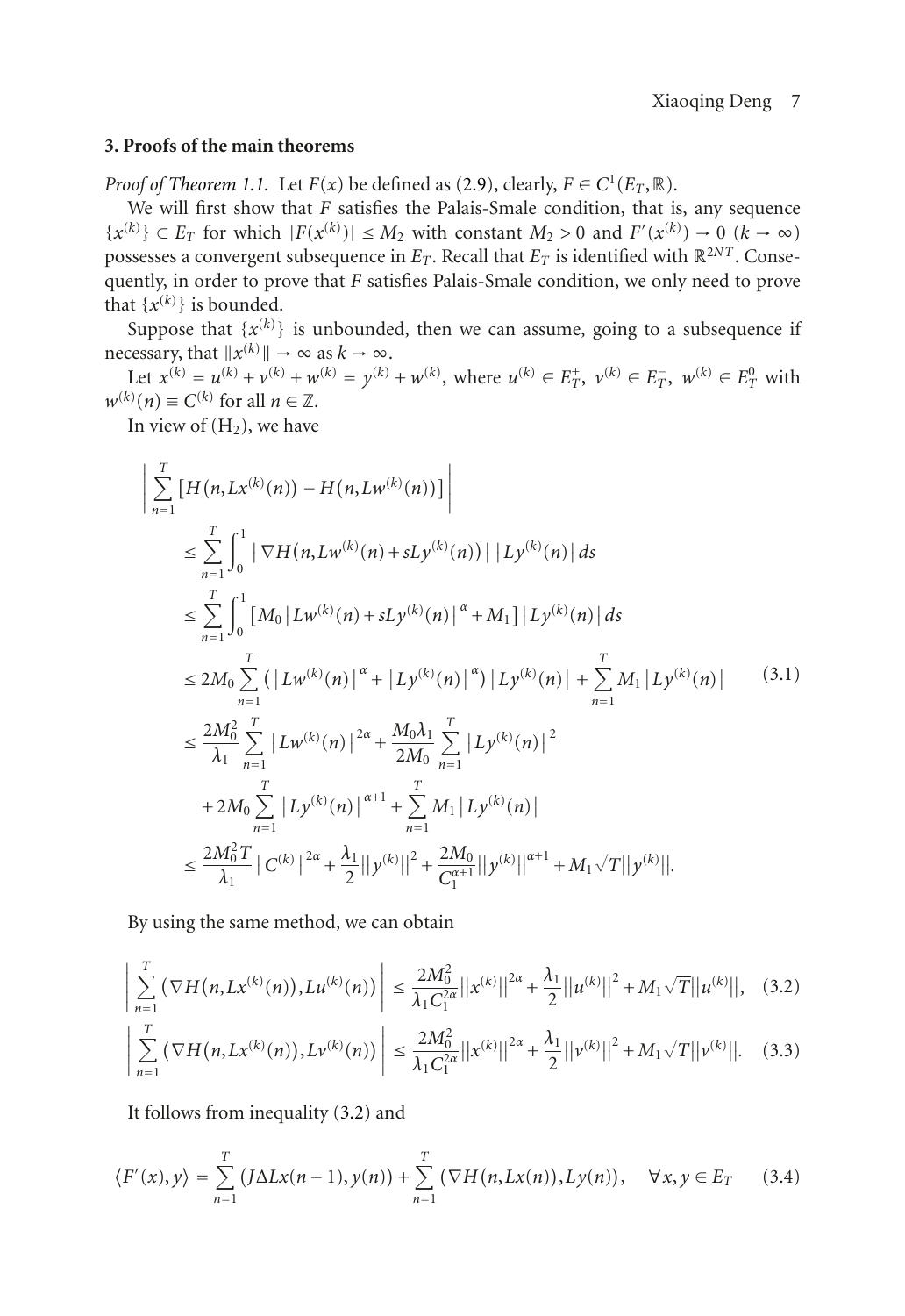that

$$
\lambda_1 ||u^{(k)}||^2 \le \sum_{n=1}^T \left( J \Delta L x^{(k)}(n-1), u^{(k)}(n) \right)
$$
  
\n
$$
= \langle F'(x^{(k)}), u^{(k)} \rangle - \sum_{n=1}^T \left( \nabla H(n, L x^{(k)}(n)), L u^{(k)}(n) \right)
$$
  
\n
$$
\le ||u^{(k)}|| + \frac{2M_0^2}{\lambda_1 C_1^{2\alpha}} ||x^{(k)}||^{2\alpha} + \frac{\lambda_1}{2} ||u^{(k)}||^2 + M_1 \sqrt{T} ||u^{(k)}||
$$
\n(3.5)

for sufficiently large *k*. That is,

$$
\frac{\lambda_1}{2}||u^{(k)}||^2 - \left(1 + M_1\sqrt{T}\right)||u^{(k)}|| \le \frac{2M_0^2}{\lambda_1 C_1^{2\alpha}}||x^{(k)}||^{2\alpha} \tag{3.6}
$$

for *k* large enough. Since  $||x^{(k)}|| \to \infty$  as  $k \to \infty$ , we can assume that  $||x^{(k)}|| \ge 1$  for sufficiently large *k*. Therefore, for sufficiently large *k*, from the above inequality [\(3.6\)](#page-7-0), there exists a constant  $M_3 > 0$  such that

<span id="page-7-1"></span><span id="page-7-0"></span>
$$
||u^{(k)}|| \le M_3 ||x^{(k)}||^{\alpha}.
$$
\n(3.7)

In fact, if [\(3.7\)](#page-7-1) is false, then there exists some subsequence of  $\{x^{(k)}\}$ , still denoted by  $\{x^{(k)}\}\$ , such that

$$
\frac{||x^{(k)}||^{\alpha}}{||u^{(k)}||} \longrightarrow 0, \quad k \longrightarrow \infty.
$$
 (3.8)

Thanks to the inequality [\(3.6\)](#page-7-0), one has

$$
\frac{\lambda_1}{2} \le \frac{2M_0^2}{\lambda_1 C_1^{2\alpha}} \left( \frac{||x^{(k)}||^{\alpha}}{||u^{(k)}||} \right)^2 + \frac{1 + M_1\sqrt{T}}{||u^{(k)}||}
$$
\n(3.9)

for *k* large enough. Obviously, the above two inequalities imply that  $||x^{(k)}||$  is bounded for sufficiently large *k*, which is contradictory with the assumption that  $||x^{(k)}|| \rightarrow \infty$  as  $k \rightarrow \infty$ .

Therefore, [\(3.7\)](#page-7-1) is true, and then we have

<span id="page-7-2"></span>
$$
\frac{||u^{(k)}||}{||x^{(k)}||} \longrightarrow 0, \quad k \longrightarrow \infty.
$$
\n(3.10)

Similarly, from inequality [\(3.3\)](#page-6-1) and equality [\(2.10\)](#page-3-3), there exists a constant  $M'_3 > 0$  such that

<span id="page-7-4"></span><span id="page-7-3"></span>
$$
||v^{(k)}|| \le M_3'||x^{(k)}||^{\alpha} \tag{3.11}
$$

for sufficiently large *k*, and then

$$
\frac{||v^{(k)}||}{||x^{(k)}||} \longrightarrow 0, \quad k \longrightarrow \infty.
$$
\n(3.12)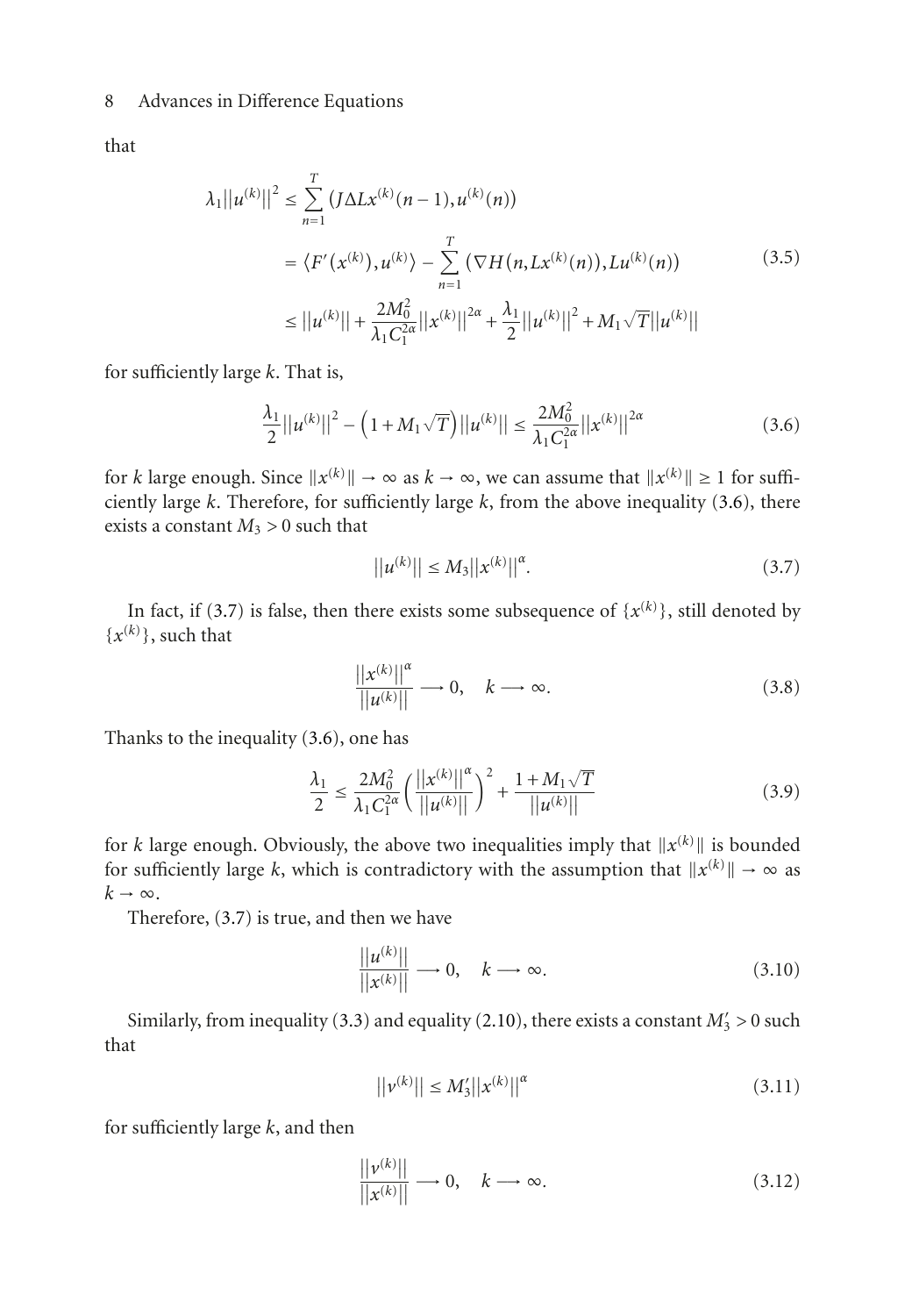It follows from [\(3.10\)](#page-7-2) and [\(3.12\)](#page-7-3) that

<span id="page-8-0"></span>
$$
\frac{||w^{(k)}||}{||x^{(k)}||} \longrightarrow 1, \quad k \longrightarrow \infty,
$$
\n(3.13)

and then [\(3.7\)](#page-7-1) and [\(3.11\)](#page-7-4) mean that there exists  $M_4 > 0$  such that

$$
||y^{(k)}|| = ||u^{(k)}|| + ||v^{(k)}|| \le 2M_4 T^{\alpha/2} |C^{(k)}|^\alpha
$$
\n(3.14)

for sufficiently large *k*. Therefore, from [\(3.1\)](#page-6-2), we have

$$
\left| \sum_{n=1}^{T} \left[ H(n, Lx^{(k)}(n)) - H(n, Lw^{(k)}(n)) \right] \right|
$$
  
\n
$$
\leq \left( \frac{2M_0^2 T}{\lambda_1} + 2\lambda_1 M_4^2 T^{\alpha} \right) |C^{(k)}|^{2\alpha} + \frac{2^{\alpha+2} M_0 M_4^{\alpha+1} T^{\alpha(\alpha+1)/2}}{C_1^{\alpha+1}} |C^{(k)}|^{\alpha(\alpha+1)} + 2M_1 M_4 T^{(\alpha+1)/2} |C^{(k)}|^{\alpha}.
$$
\n(3.15)

Then there exists  $M_5 > 0$  such that

<span id="page-8-1"></span>
$$
|C^{(k)}|^{-2\alpha} \left| \sum_{n=1}^{T} \left[ H(n, Lx^{(k)}(n)) - H(n, Lw^{(k)}(n)) \right] \right| \le M_5
$$
 (3.16)

as  $|C^{(k)}| \to \infty$ .

By using [Lemma 2.2](#page-5-1) and the boundedness of  $F(x^{(k)})$ , we have

$$
M_2 \ge F(x^{(k)}) = \frac{1}{2} \sum_{n=1}^{T} \left[ \left( J \Delta L x^{(k)}(n-1), x^{(k)}(n) \right) + H(n, L x^{(k)}(n)) \right]
$$
  
\n
$$
= \frac{1}{2} \sum_{n=1}^{T} \left( J \Delta L u^{(k)}(n-1), u^{(k)}(n) \right) + \frac{1}{2} \sum_{n=1}^{T} \left( J \Delta L v^{(k)}(n-1), v^{(k)}(n) \right)
$$
  
\n
$$
+ \sum_{n=1}^{T} \left[ H(n, L x^{(k)}(n)) - H(n, L w^{(k)}(n)) \right] + \sum_{n=1}^{T} H(n, L w^{(k)}(n)) \qquad (3.17)
$$
  
\n
$$
\ge \frac{\lambda_1}{2} ||u^{(k)}||^2 - \frac{\lambda_{[T/2]}}{2} ||v^{(k)}||^2 + \sum_{n=1}^{T} \left[ H(n, L x^{(k)}(n)) - H(n, L w^{(k)}(n)) \right]
$$
  
\n
$$
+ \sum_{n=1}^{T} H(n, L w^{(k)}(n)).
$$

It follows from [\(3.14\)](#page-8-0) and [\(3.16\)](#page-8-1), by multiplying  $|C^{(k)}|^{-2\alpha}$  with both sides of above inequality, that there exists  $M_6 > 0$  such that

$$
\left|LC^{(k)}\right|^{-2\alpha} \sum_{n=1}^{T} H(n, LC^{(k)}) = \left|C^{(k)}\right|^{-2\alpha} \sum_{n=1}^{T} H(n, Lw^{(k)}(n)) \le M_6 \tag{3.18}
$$

as  $|C^{(k)}| \to \infty$ . This is a contradiction with  $(H_3)$ , consequently,  $||x^{(k)}||$  is bounded. Thus we conclude that the Palais-Smale condition is satisfied.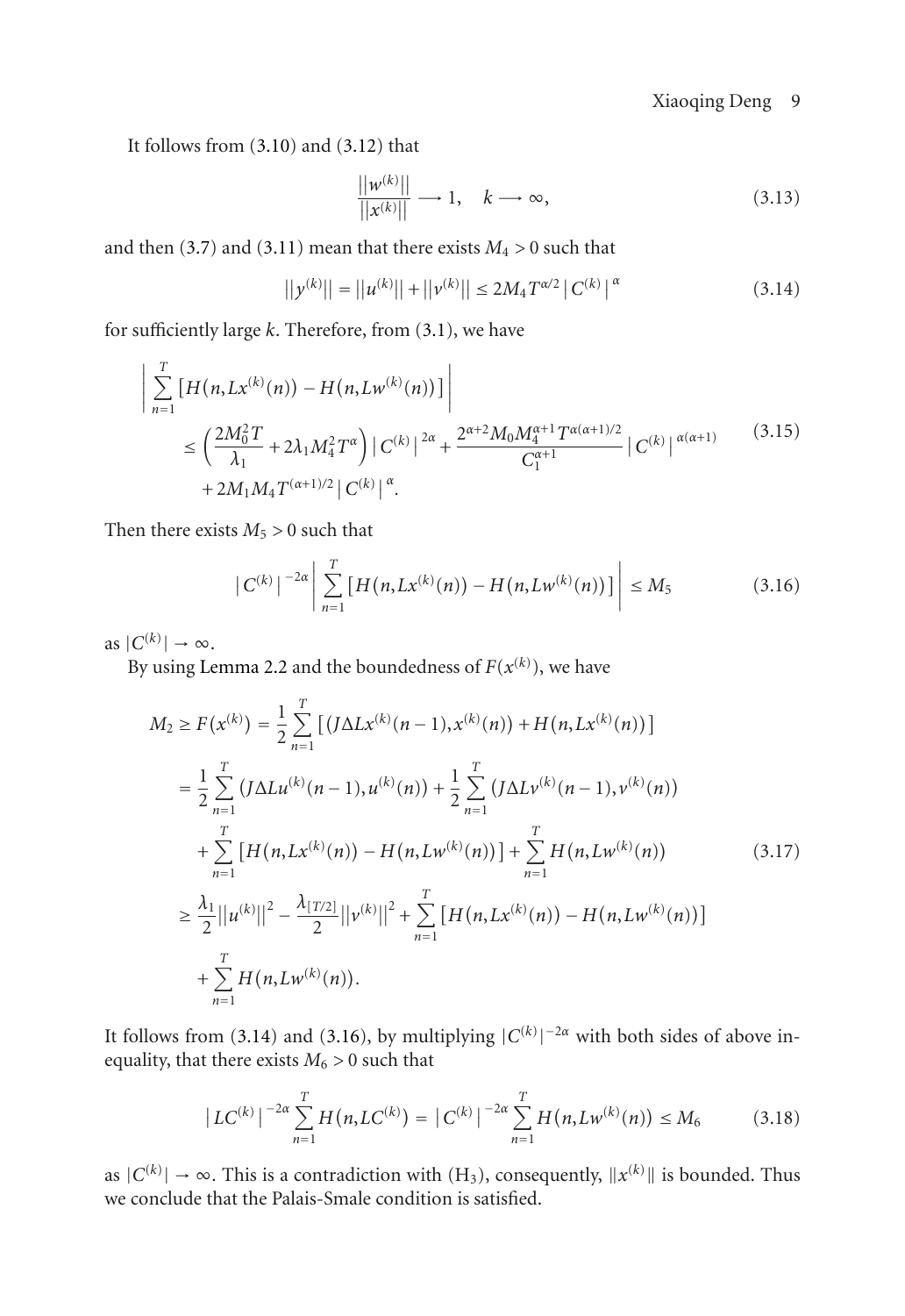In order to use the saddle point theorem (see [\[20](#page-15-8), Theorem 4.6]), we only need to verify the following:

 $(F_1)$   $F(x) \rightarrow -\infty$  as  $||x|| \rightarrow \infty$  in  $X_1 = E_7^-$ ,  $(F_2) F(x) \to +\infty \text{ as } ||x|| \to \infty \text{ in } X_2 = E_T^0 \oplus E_T^+$ . In fact, for  $v \in E_T^-$ , there exists  $M_7 > 0$  such that

$$
F(v) = \frac{1}{2} \sum_{n=1}^{T} \left( J \Delta L v(n-1), v(n) \right) + \sum_{n=1}^{T} \left[ H(n, L v(n)) - H(n, 0) \right] + \sum_{n=1}^{T} H(n, 0)
$$
  
\n
$$
\leq -\frac{\lambda_1}{2} ||v||^2 + \sum_{n=1}^{T} \int_0^1 \left| \nabla H(n, sLv(n)) \right| \cdot \left| Lv(n) \right| ds + \sum_{n=1}^{T} H(n, 0)
$$
  
\n
$$
\leq -\frac{\lambda_1}{2} ||v||^2 + \frac{M_0}{C_1^{n+1}} ||v||^{\alpha+1} + M_1 \sqrt{T} ||v|| + M_7 \longrightarrow -\infty
$$
\n(3.19)

as  $||v|| \rightarrow \infty$ . Thus (F<sub>1</sub>) is verified.

Next, for all  $u + w \in E_T^+ \oplus E_T^0$ , we have

$$
F(u+w)
$$
\n
$$
= \frac{1}{2} \sum_{n=1}^{T} \left( J \Delta L u(n-1), u(n) \right) + \sum_{n=1}^{T} \left[ H(n, Lu(n) + L w(n)) - H(n, Lv(n)) \right]
$$
\n
$$
+ \sum_{n=1}^{T} H(n, Lv(n))
$$
\n
$$
\geq \frac{\lambda_1}{2} ||u||^2 - \sum_{n=1}^{T} \int_0^1 |\nabla H(n, L w(n) + s L u(n))| \cdot |Lu(n)| ds + \sum_{n=1}^{T} H(n, L w(n))
$$
\n
$$
\geq \frac{\lambda_1}{4} ||u||^2 - \frac{M_0}{C_1^{\alpha+1}} ||u||^{\alpha+1} - M_1 \sqrt{T} ||u|| - \frac{4M_0^2 T}{\lambda_1} |C|^{2\alpha} + \sum_{n=1}^{T} H(n, LC).
$$
\n(3.20)

Since  $1 \leq \alpha + 1 < 2$ ,

$$
\frac{\lambda_1}{4} ||u||^2 - \frac{2M_0}{C_1^{\alpha+1}} ||u||^{\alpha+1} - M_1 \sqrt{T} ||u|| \longrightarrow +\infty, \quad ||u|| \longrightarrow \infty.
$$
 (3.21)

By  $(H_3)$  we have

$$
|LC|^{-2\alpha} \left[ \sum_{n=1}^{T} H(n, LC) - \frac{4M_0^2 T}{\lambda_1} |C|^{2\alpha} \right]
$$
  
=  $|LC|^{-2\alpha} \sum_{n=1}^{T} H(n, LC) - \frac{4M_0^2 T}{\lambda_1} \longrightarrow +\infty, \quad |C| \longrightarrow \infty.$  (3.22)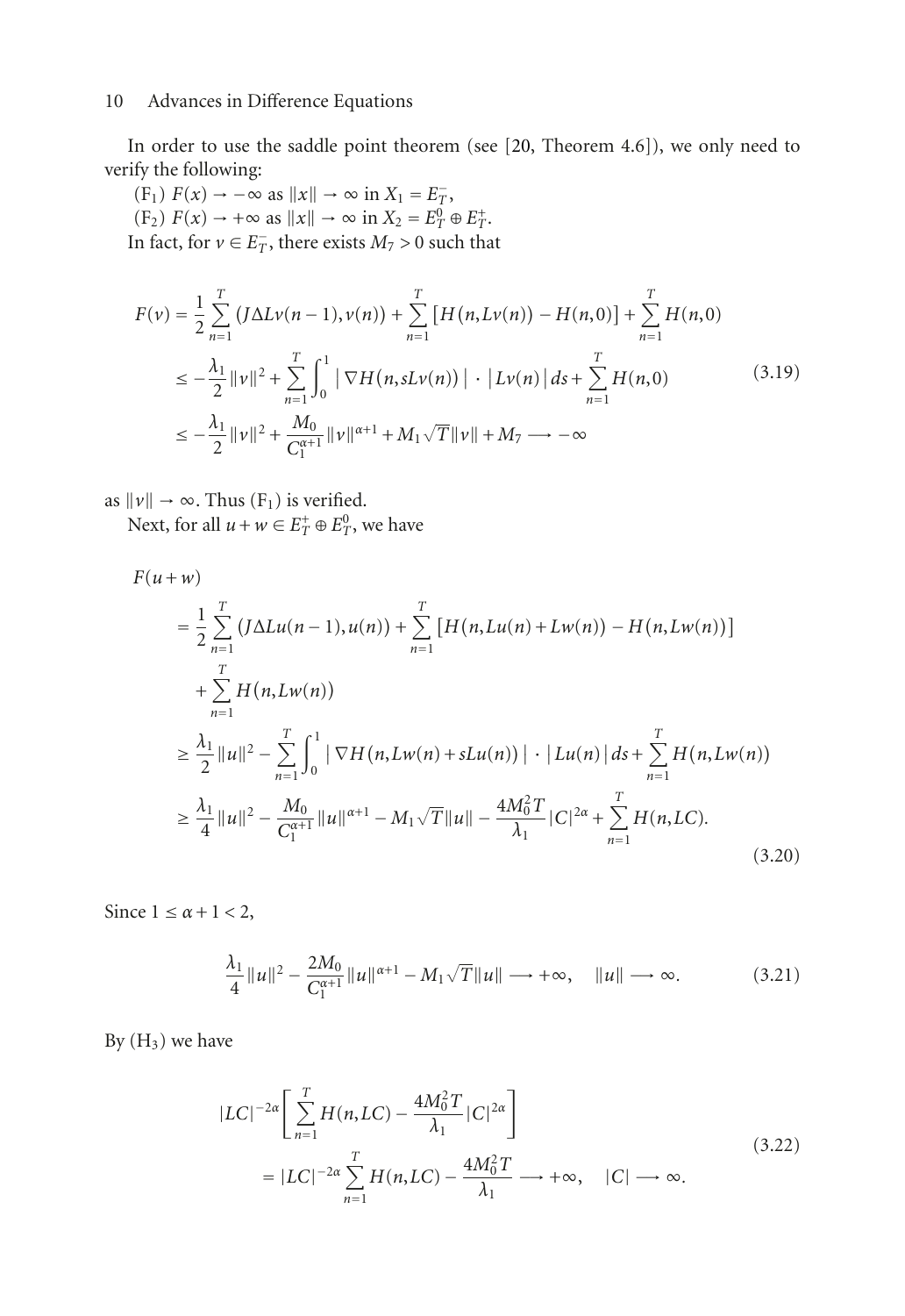Then we have

$$
\sum_{n=1}^{T} H(n, LC) - \frac{4M_0^2 T}{\lambda_1} |C|^{2\alpha}
$$
\n
$$
= |LC|^{2\alpha} |LC|^{-2\alpha} \left[ \sum_{n=1}^{T} H(n, LC) - \frac{4M_0^2 T}{\lambda_1} |C|^{2\alpha} \right] \longrightarrow +\infty, \quad |C| \longrightarrow \infty.
$$
\n(3.23)

Since  $||u + w|| \rightarrow \infty$  is equivalent to  $||u||^2 + T|C|^2 \rightarrow \infty$ , we have

$$
F(u+w) \longrightarrow +\infty, \qquad ||u+w|| \longrightarrow \infty,
$$
 (3.24)

which implies that  $(F_2)$  is verified. Then the proof of [Theorem 1.1](#page-1-1) is finished.  $\Box$ 

*Proof of [Corollary 1.3.](#page-1-2)* Let  $G(x) = -F(x)$ , by a similar argument to the proof of [Theorem](#page-1-1) [1.1,](#page-1-1) we can prove that *G* satisfies the Palais-Smale condition and  $G(x) \rightarrow +\infty$  as  $||x|| \rightarrow \infty$ in  $X_2 = E_T^0 \oplus E_T^-$  and  $G(x) \to -\infty$  as  $||x|| \to \infty$  in  $X_1 = E_T^+$ . [Corollary 1.3](#page-1-2) is completed. □

*Proof of [Theorem 1.5.](#page-1-3)* As we all know, a deformation lemma can be proved with the weaker (*C*) condition which is introduced in [\[21\]](#page-15-9) replacing the usual Palais-Smale condition, and the saddle point theorem holds true under (*C*) condition.

First, we prove that *F* satisfied (*C*) condition, that is, any sequence  $\{x^{(k)}\} \subset E_T$  for which  $F(x^{(k)})$  is bounded and  $(1 + ||x^{(k)}||) ||F'(x^{(k)})|| \to 0$   $(k \to \infty)$  possesses a convergent subsequence in *ET*.

Then there exists constant  $C_3 > 0$  such that

<span id="page-10-0"></span>
$$
|F(x^{(k)})| \leq C_3, \qquad (1+||x^{(k)}||) ||F'(x^{(k)})|| \leq C_3. \tag{3.25}
$$

Thus

$$
-3C_3 \le -\left(1 + ||x^{(k)}||\right)||F'(x^{(k)})|| - 2|F(x^{(k)})|
$$
  
\n
$$
\le \langle F'(x^{(k)}), x^{(k)} \rangle - 2F(x^{(k)})
$$
  
\n
$$
= \sum_{n=1}^T \left[ \left( \nabla H(n, x^{(k)}(n)), Lx^{(k)}(n) \right) - 2H(n, Lx^{(k)}(n)) \right].
$$
\n(3.26)

Consequently, by  $(H_5)$  and  $(3.26)$ ,  $||x^{(k)}||$  is bounded.

In fact, if  $||x^{(k)}||$  is unbounded, without loss of generality, there exist integer  $n_1 > 0$ and constant  $C_4 > 0$  such that  $|x^{(k)}(n)| \to \infty$  for all  $T \ge n > n_1$  and  $|x^{(k)}(n)| \le C_4$  for all  $1 \leq n \leq n_1$ .

When  $T \ge n > n_1$ , by  $(H_5)$ , one can obtain

$$
(\nabla H(n, x^{(k)}(n)), Lx^{(k)}(n)) - 2H(n, Lx^{(k)}(n)) \longrightarrow -\infty.
$$
 (3.27)

When  $1 \le n \le n_1$ , by the differential of  $H(n, z)$  in *z*, there exists constant  $C_5 > 0$  such that

$$
\left| \left( \nabla H(n, x^{(k)}(n)), Lx^{(k)}(n) \right) - 2H(n, Lx^{(k)}(n)) \right| \leq C_5. \tag{3.28}
$$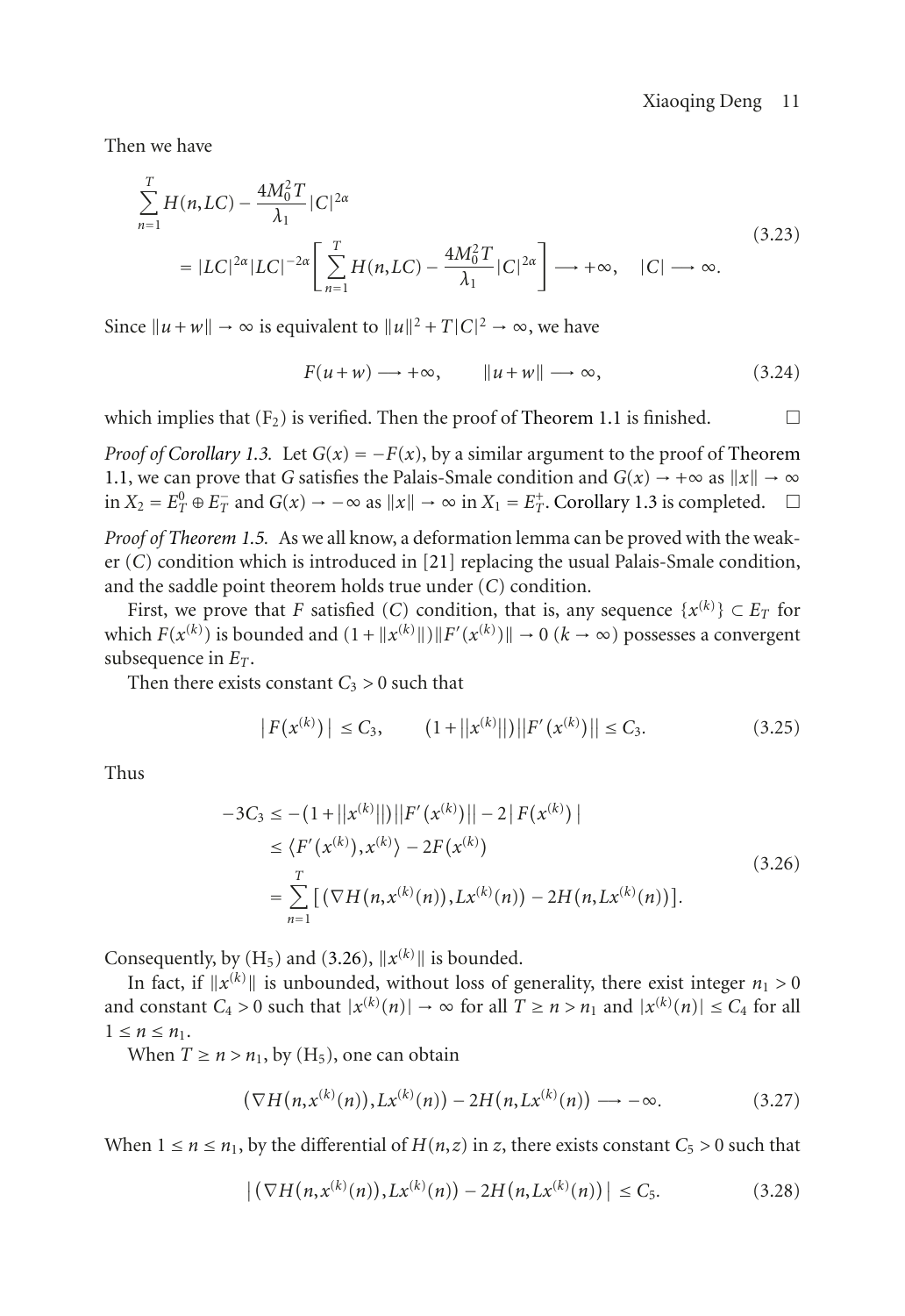Then we have

$$
\sum_{n=1}^{T} \left[ \left( \nabla H(n, x^{(k)}(n)), Lx^{(k)}(n) \right) - 2H(n, Lx^{(k)}(n)) \right] \longrightarrow -\infty,
$$
 (3.29)

which is contrary to  $(3.26)$ , so  $||x^{(k)}||$  is bounded.

Then as a consequence in finite dimensional space  $E_T$ ,  $\{x^{(k)}\}$  has a convergent subsequence and thus (*C*) condition is verified.

Next we show that *F* satisfies  $(F_1)$  and  $(F_2)$ .

By  $(H_4)$ , there exists  $C_6 > 0$  such that

$$
|H(n,z)| \leq \frac{\lambda_1}{4} |z|^2 + C_6, \quad \forall (n,z) \in \mathbb{Z} \times \mathbb{R}^{2N}.
$$
 (3.30)

Then

$$
F(v) = \frac{1}{2} \sum_{n=1}^{T} (J\Delta Lv(n-1), v(n)) + \sum_{n=1}^{T} H(n, Lv(n))
$$
  
 
$$
\leq -\frac{\lambda_1}{2} ||v||^2 + \frac{\lambda_1}{4} ||v||^2 + TC_6 \longrightarrow -\infty
$$
 (3.31)

as  $||v|| \rightarrow \infty$  for  $v \in X_1 = E_T^-$ . Therefore,  $(F_1)$  is verified.

Conditions (H<sub>4</sub>) and (H<sub>5</sub>) imply that  $H(n,z) \to +\infty$  as  $|z| \to \infty$  for all  $n \in \mathbb{Z}(1,T)$ . In fact, let *s* > 1, from (H<sub>5</sub>), for all  $\epsilon$  > 0 there exists constant  $C_7$  > 0 such that

$$
(\nabla H(n,sz),sz) - 2H(n,sz) \le -\frac{1}{\epsilon}, \quad \forall |z| \ge C_7,
$$
\n(3.32)

then we have

$$
\frac{d}{ds}\left(\frac{H(n,sz)}{s^2}\right) = \frac{(\nabla H(n,sz),sz) - 2H(n,sz)}{s^3}
$$
\n
$$
\le -\frac{1}{\epsilon s^3} = \frac{d}{ds}\left(\frac{1}{2\epsilon s^2}\right), \quad \forall |z| \ge C_7.
$$
\n(3.33)

By integrating both sides of the above inequality from 1 to *s*, we can obtain

$$
\frac{H(n,sz)}{s^2} - H(n,z) \le \frac{1}{2\epsilon s^2} - \frac{1}{2\epsilon}, \quad \forall |z| \ge C_7.
$$
 (3.34)

By  $(H_4)$ , we have

$$
\frac{H(n,sz)}{s^2} \longrightarrow 0, \quad s \longrightarrow \infty.
$$
 (3.35)

Then

$$
H(n,z) \ge \frac{1}{2\epsilon}, \quad \forall |z| \ge C_7. \tag{3.36}
$$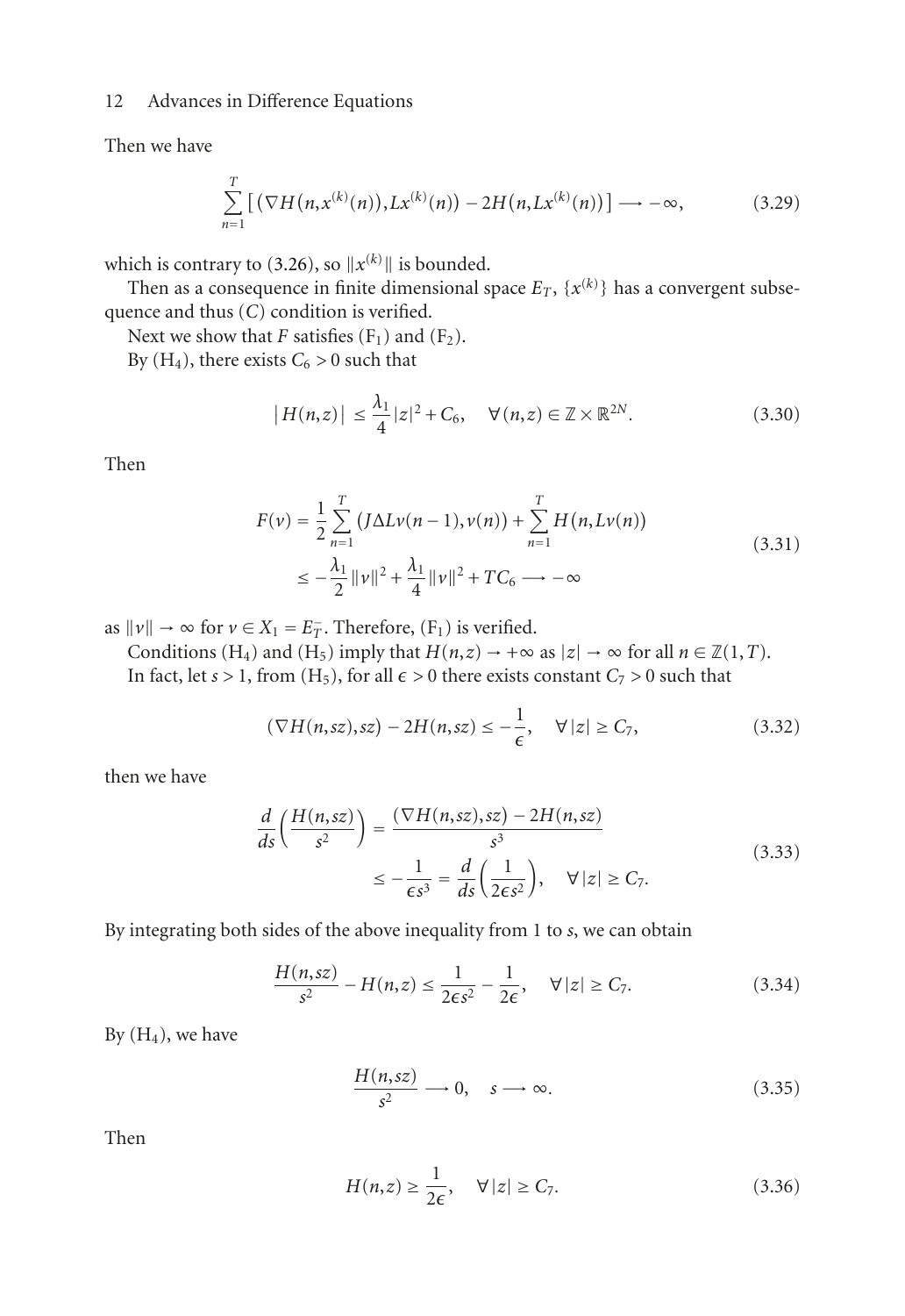From the arbitrariness of  $\epsilon$ , one can conclude that

$$
H(n,z) \longrightarrow +\infty, \quad |z| \longrightarrow \infty \tag{3.37}
$$

for all  $n \in \mathbb{Z}(1,T)$ .

Thus, thanks to [Lemma 2.2,](#page-5-1) one has

$$
F(u+w) \ge \sum_{n=1}^{T} H(n, Lu(n) + Lw(n)) \longrightarrow +\infty
$$
 (3.38)

as  $||u + w|| \rightarrow \infty$  for  $u + w \in X_2 = E_T^+ \oplus E_T^0$ , which implies that (F<sub>2</sub>) is verified. The proof of [Theorem 1.5](#page-1-3) is finished.

*Proof of [Corollary 1.6.](#page-1-4)* Let  $G(x) = -F(x)$ ,  $X_1 = E_T^+$ , and  $X_2 = E_T^- \oplus E_T^0$ , by a similar argu-ment to the proof of [Theorem 1.5,](#page-1-3) we can prove that [Corollary 1.6](#page-1-4) holds.  $\Box$ 

*Proof of [Corollary 1.7.](#page-2-1)* By  $(H_4')$ , for all  $\varepsilon > 0$  there exist  $\theta \in (0,1)$ ,  $R_2 > 0$ , and  $C_8 > 0$  such that

$$
H(n,z) = H(n,0) + \int_0^1 (\nabla H(n,\theta z), z) d\theta
$$
  
\n
$$
\leq \int_0^1 |\nabla H(n,\theta z)| \cdot |z| d\theta + C_8
$$
  
\n
$$
\leq \int_0^1 \varepsilon \theta |z|^2 d\theta + C_8
$$
  
\n
$$
\leq \varepsilon |z|^2 + C_8, \quad |z| \geq \frac{R_2}{\theta} > R_2,
$$
\n(3.39)

which implies that  $(H_4)$  holds. Then it follows from [Theorem 1.5](#page-1-3) and [Corollary 1.6](#page-1-4) that [Corollary 1.7](#page-2-1) holds.

*Proof of [Corollary 1.8.](#page-2-0)* From  $(H_7)$ , there exists  $C_9 > 0$  such that

$$
H(n,z) > 0, \quad \forall \left| z \right| \ge C_9, \, \forall \, n \in \mathbb{Z}(1,T). \tag{3.40}
$$

Setting  $R_2 = \max\{R_1, C_9\}$ , by  $(H_6)$ , we have

$$
\left(\frac{\nabla H(n,z)}{H(n,z)}, \frac{z}{|z|}\right) \le \frac{\beta}{|z|}, \quad \forall n \in \mathbb{Z}(1,T), \ |z| \ge R_2.
$$
\n(3.41)

Then

<span id="page-12-0"></span>
$$
\frac{d\ln H(n,z)}{d|z|} \le \frac{\beta}{|z|}, \quad \forall n \in \mathbb{Z}(1,T), \ |z| \ge R_2,\tag{3.42}
$$

which implies

$$
\frac{d}{d|z|}(\ln H(n,z) - \beta \ln|z|) \le 0, \quad \forall n \in \mathbb{Z}(1,T), \ |z| \ge R_2. \tag{3.43}
$$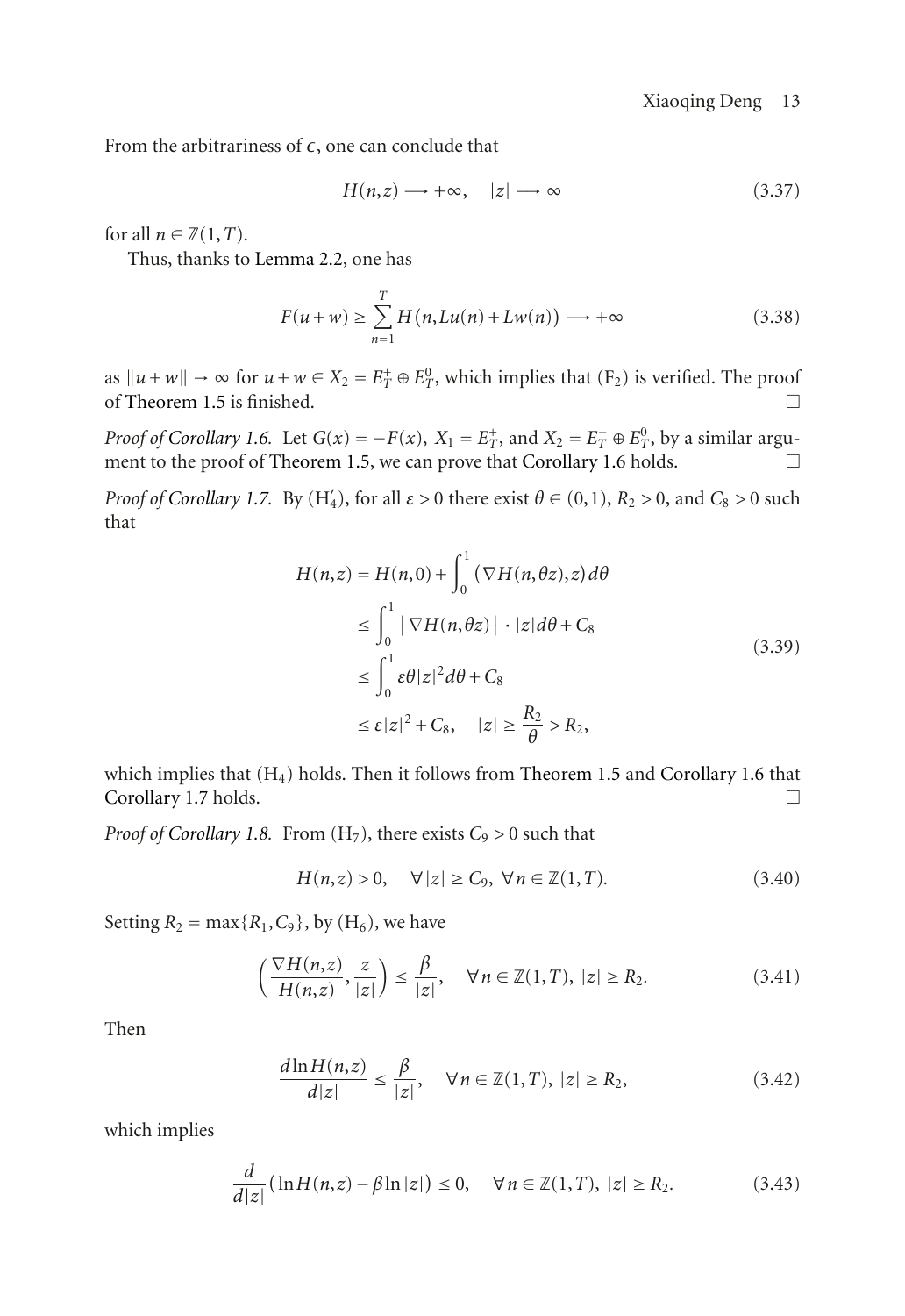Let  $I = \max{\{\ln H(n,z) - \beta \ln |z| : |z| = R_2\}}$ , by [\(3.43\)](#page-12-0),

$$
\ln H(n, z) - \beta \ln |z| \le I, \quad \forall n \in \mathbb{Z}(1, T), \ |z| \ge R_2. \tag{3.44}
$$

That is,

$$
0 < H(n, z) \le C_{10} |z|^\beta, \quad \forall \, n \in \mathbb{Z}(1, T), \, |z| \ge R_2,\tag{3.45}
$$

where  $C_{10} = e^I$ . Thus we have

$$
0 < \frac{H(n,z)}{|z|^2} \le \frac{C_{10}|z|^{\beta}}{|z|^2}, \quad \forall n \in \mathbb{Z}(1,T), \ |z| \ge R_2. \tag{3.46}
$$

Since  $\beta \in (0, 2)$ , from above inequality, we can conclude that

$$
\frac{H(n,z)}{|z|^2} \longrightarrow 0\tag{3.47}
$$

as  $|z| \rightarrow \infty$ , which implies (H<sub>4</sub>).

Since  $\beta \in (0, 2)$ , it follows from (H<sub>6</sub>) and (H<sub>7</sub>) that

$$
(\nabla H(n,z),z) - 2H(n,z) \le (\beta - 2)H(n,z) \longrightarrow -\infty
$$
\n(3.48)

as  $|z|$  → ∞ for all  $n \in \mathbb{Z}(1,T)$ , which implies (H<sub>5</sub>).

Then the result of [Corollary 1.8](#page-2-0) holds by using [Theorem 1.5.](#page-1-3) Finally, we give two examples to illustrate our conclusions.

*Example 3.1.* Consider the system [\(1.1\)](#page-0-0) with

<span id="page-13-0"></span>
$$
H(n,z) = |z|^{4/3} + (e(n),z), \quad n \in \mathbb{Z}, \, z \in \mathbb{R}^{2N}, \tag{3.49}
$$

where  $e(n+T) = e(n) \in \mathbb{R}^{2N}$ .

Let  $\overline{e}$  = max<sub>*n*∈ $\mathbb{Z}(1,T)$ </sub>  $|e(n)|$ ,  $\alpha = 1/3$ , then we have

$$
\left|\nabla H(n,z)\right| \leq \frac{4}{3}|z|^{1/3} + \overline{e}, \quad \forall (n,z) \in \mathbb{Z} \times \mathbb{R}^{2N},
$$
  

$$
|z|^{-2/3} \sum_{n=1}^{T} H(n,z) = \sum_{n=1}^{T} |z|^{2/3} + \sum_{n=1}^{T} |z|^{-2/3} (e(n), z) \geq T(|z|^{2/3} - \overline{e}|z|^{1/3}) \longrightarrow +\infty
$$
  
(3.50)

as  $|z| \rightarrow \infty$ .

Thus it follows from [Theorem 1.1](#page-1-1) that [\(1.1\)](#page-0-0) with *H* as defined in [\(3.49\)](#page-13-0) possesses at least one *T*-periodic solution.

*Example 3.2.* Consider the system [\(1.1\)](#page-0-0) with

<span id="page-13-1"></span>
$$
H(n,z) = (g(n) + |z|) \ln (1 + |z|^2) + (h(n),z), \quad \forall (n,z) \in \mathbb{Z} \times \mathbb{R}^{2N},
$$
 (3.51)

where  $g(n+T) = g(n) \in \mathbb{R}^{2N}$ ,  $g(n) > 0$ , and  $h(n+T) = h(n) \in \mathbb{R}^{2N}$  for all  $n \in \mathbb{Z}$ .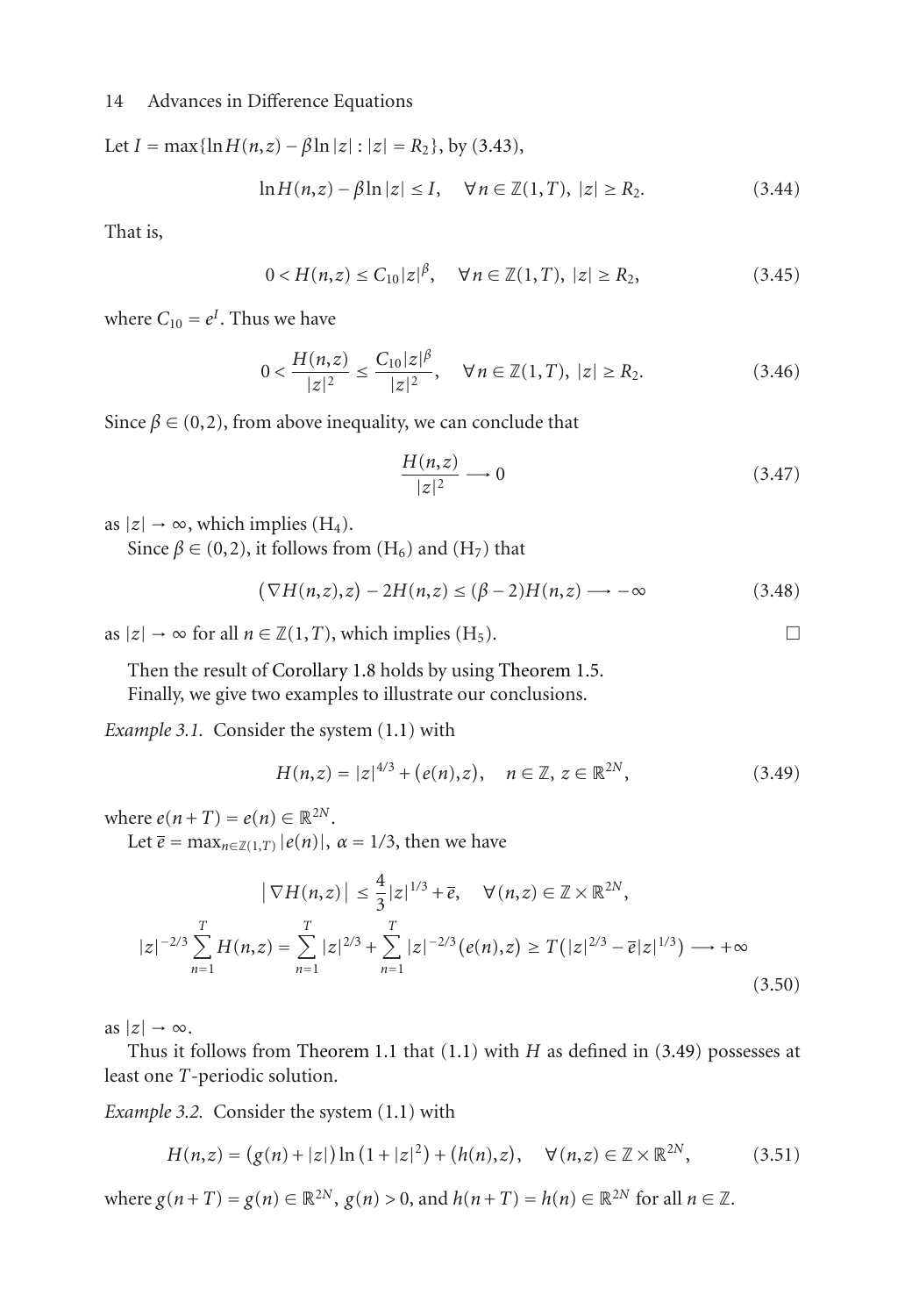It is easy to see that  $H(n,z)/|z|^2 \to 0$  as  $|z| \to \infty$ , which implies that condition  $(H_4)$ holds.

At last, we have

$$
(\nabla H(n,z),z) - 2H(n,z)
$$
  
= - (2g(n) + |z|) ln (1 + |z|<sup>2</sup>) +  $\frac{2(g(n) + |z|)|z|^2}{1+|z|^2}$  – (h(n),z) (3.52)  
 $\leq$  – (2g(n) + |z|) ln (1 + |z|<sup>2</sup>) + 2(g(n) + |z|) – (h(n),z) → -∞

as  $|z| \rightarrow \infty$ . So (H<sub>5</sub>) holds.

Thus, it follows from [Theorem 1.5](#page-1-3) that [\(1.1\)](#page-0-0) with *H* as defined in [\(3.51\)](#page-13-1) possesses at least one *T*-periodic solution.

## **Acknowledgments**

The author would like to thank the referee for valuable suggestions. This project is supported by National Natural Science Foundation of China (no. 10471029).

#### <span id="page-14-1"></span><span id="page-14-0"></span>**References**

- [1] A. Daouas and M. Timoumi, "Subharmonics for not uniformly coercive Hamiltonian systems," *Nonlinear Analysis: Theory, Methods & Applications*, vol. 66, no. 3, pp. 571–581, 2007.
- [2] P. H. Rabinowitz, "On subharmonic solutions of Hamiltonian systems," *Communications on Pure and Applied Mathematics*, vol. 33, no. 5, pp. 609–633, 1980.
- <span id="page-14-2"></span>[3] E. A. Silva, "Subharmonic solutions for subquadratic Hamiltonian systems," *Journal of Differential Equations*, vol. 115, no. 1, pp. 120–145, 1995.
- <span id="page-14-3"></span>[4] Q. Jiang and C.-L. Tang, "Periodic and subharmonic solutions of a class of subquadratic secondorder Hamiltonian systems," *Journal of Mathematical Analysis and Applications*, vol. 328, no. 1, pp. 380–389, 2007.
- [5] C.-L. Tang, "Periodic solutions for nonautonomous second order systems with sublinear nonlinearity," *Proceedings of the American Mathematical Society*, vol. 126, no. 11, pp. 3263–3270, 1998.
- [6] C.-L. Tang and X.-P. Wu, "Periodic solutions for a class of nonautonomous subquadratic second order Hamiltonian systems," *Journal of Mathematical Analysis and Applications*, vol. 275, no. 2, pp. 870–882, 2002.
- [7] C.-L. Tang and X.-P. Wu, "Notes on periodic solutions of subquadratic second order systems," *Journal of Mathematical Analysis and Applications*, vol. 285, no. 1, pp. 8–16, 2003.
- <span id="page-14-4"></span>[8] C.-L. Tang and X.-P. Wu, "Subharmonic solutions for nonautonomous sublinear second order Hamiltonian systems," *Journal of Mathematical Analysis and Applications*, vol. 304, no. 1, pp. 383–393, 2005.
- <span id="page-14-5"></span>[9] Z. Guo and J. Yu, "Periodic and subharmonic solutions for superquadratic discrete Hamiltonian systems," *Nonlinear Analysis: Theory, Methods & Applications*, vol. 55, no. 7-8, pp. 969–983, 2003.
- <span id="page-14-6"></span>[10] J. Yu, H. Bin, and Z. Guo, "Multiple periodic solutions for discrete Hamiltonian systems," *Nonlinear Analysis: Theory, Methods & Applications*, vol. 66, no. 7, pp. 1498–1512, 2007.
- <span id="page-14-7"></span>[11] Z. Guo and J. Yu, "Existence of periodic and subharmonic solutions for second-order superlinear difference equations," *Science in China. Series A*, vol. 46, no. 4, pp. 506–515, 2003.